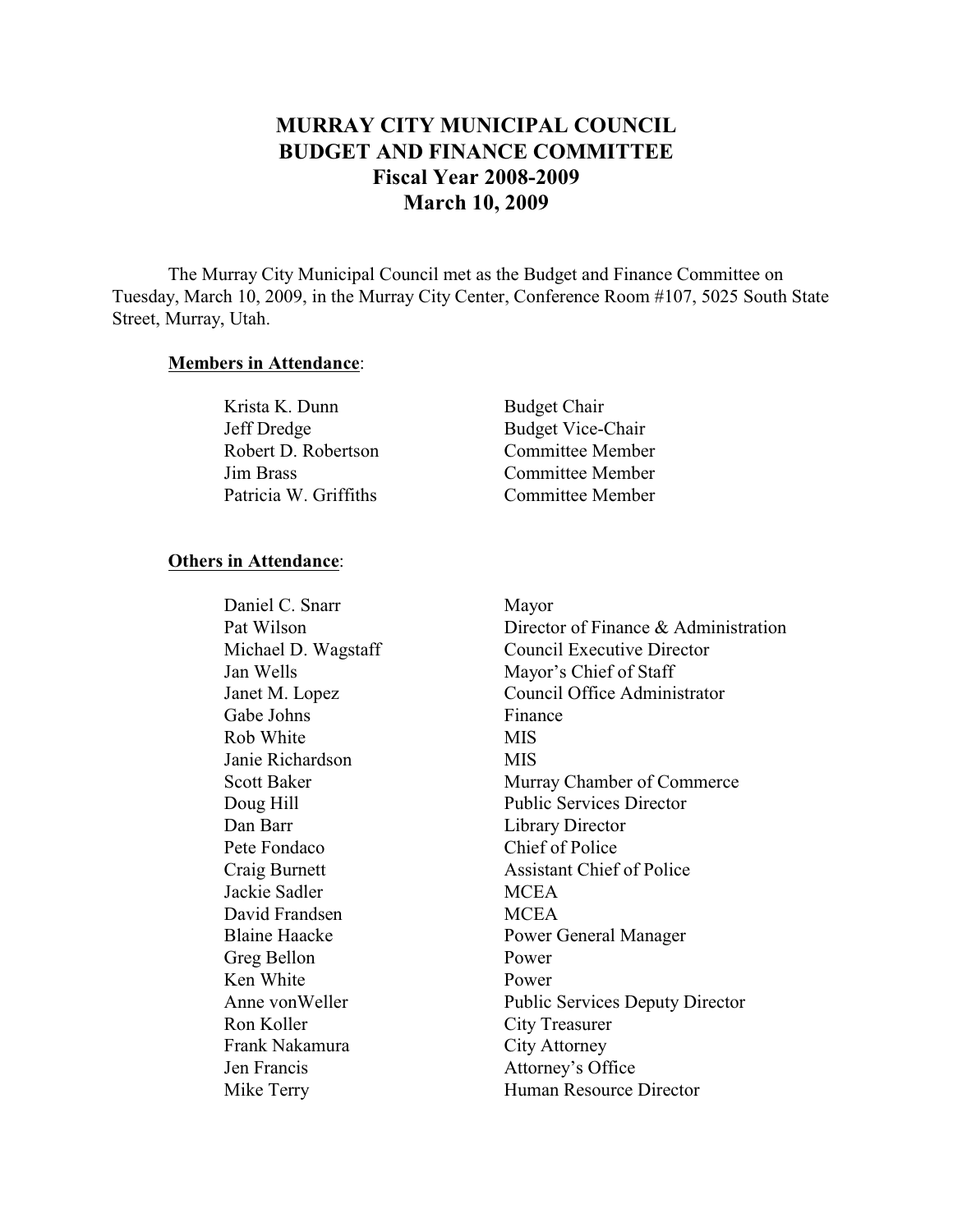Murray City Municipal Council **Page 2 Page 2** Budget & Finance Committee March 10, 2009

> David Larsen MIS Director Carol Heales City Recorder Gil Rodriguez Fire Chief Laura Lloyd Fire

Brent Davidson Recorder's Office Tim Tingey Community & Econ. Dev. Director Mike Williams Court Administrator

Chairman Dunn called the meeting of the Budget and Finance Committee to order at 3:02 p.m.

Ms. Dunn stated that a few months' prior the Council was updated on the current budget year and this meeting would provide further information from the department heads according to the schedule prepared. She asked Ms. Wilson to take a few minutes to share the newest information on revenue.

#### **Pat Wilson - Finance Director**

Ms. Wilson apologized that the revenue information given in the budget binders was from the previous year, in error. All the expenditure sheets were correct.

Starting with the sales tax figures, Ms. Wilson confirmed that the income from the Christmas selling season was down 18% from the previous year. Overall, for the year the City income from sales tax is down 9.4%. Using information from the Utah League of Cities and Towns (ULCT), decreases of 7% next month and 3% for the remaining months of the fiscal year, Ms. Wilson has projected that overall there will be a 10% reduction in revenue for the entire year. The City has a budget of \$14 million, and 10% of that is \$1.4 million, making the total revenue near \$12.6 million. This is her best guess on revenue from sales tax for the fiscal year.

Ms. Wilson has been tracking data on the top tax payers in the City and distributed a breakdown for the Council Members' information. On the far right is a ranking of the businesses by volume. Ms. Wilson shared some good news, stating that one of the auto dealers had no figures recorded for five months in the prior fiscal year. By contacting the state tax commission and following up, the amended return showed that an additional \$90,000 was due the City from LaPoint Ford. That amount does show up in the January numbers.

Addressing the chart and visual on the General Fund, Ms. Wilson commented that total revenue is down 6.5% to 7% overall for the year to date. This does factor in the sales tax decrease. Analyzing where the decrease comes from, one area is sales tax, which has been discussed, and another area is the interest income. It is down about 55%. The average interest rate for fiscal year 2008 was 4.36% and for fiscal year 2009 the average rate is 2.5% year to date.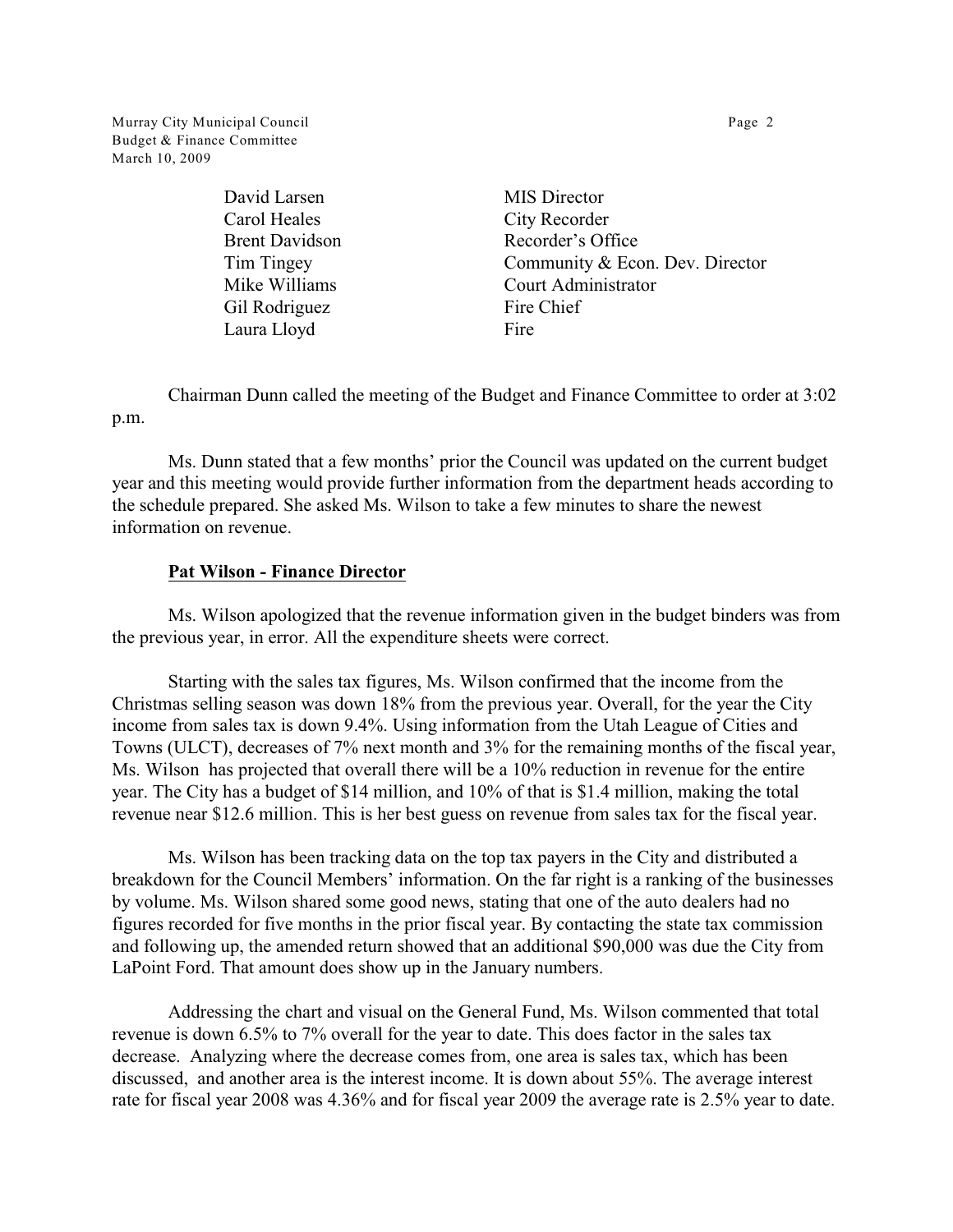Murray City Municipal Council **Page 3** and the control page 3 Budget & Finance Committee March 10, 2009

Most of the City's money is kept in the state pool, which is paying 1.37% versus 4.77% last year. Citywide, \$1.4 million was budgeted for interest revenue, and \$450,000 was budgeted in the General Fund. The decrease will amount to approximately \$250,000 in interest income.

Ms. Wilson mentioned the \$1 million in state transportation money that may not come to the City. She has built that loss into the decrease in the total General Fund. Also, projected revenues in the General Fund came from ambulance revenue for a partial year in the amount of \$600,000. So far, nothing has been collected from ambulance service. She has figured a twomonth lag time to begin collections. Details are being completed on the Medicare application to make sure payments will be received from that source. All these numbers are projected into the total General Fund.

On a more positive note, there are some compensating factors. Other revenues are up, except those related to construction. Permits and licensing income are not down as much as expected. The departments are helping by delaying or eliminating some expenditures.

Ms. Dunn asked about business licenses, referring to a comment made earlier about that income being down. She wondered how far down that is and if it is mostly small business.

Ms. Wilson responded that building permits were budgeted at \$350,000 for the year and the City has actually collected \$130,000. Business license fees are at \$384,000 against a projected budget of \$600,000.

Ms. Wells added that last year 3,600 businesses were licensed in Murray, and in the current year there are only about 2,990. That is about 600 fewer businesses.

Ms. Griffiths asked Scott Baker if he had any information about that from the Murray Chamber of Commerce data.

Mr. Baker remarked that the number is about what he has knowledge of, and the decrease is mostly home based business.

Ms. Wilson reminded the Council that Murray started the year with healthy reserves, at approximately \$5.9 million. If the City needs to utilize some of the reserves that is a possibility. As budgeting is completed for the coming fiscal year, the City will certainly want to get the revenue more in line with actual figures. She plans to look at attempting to set the sales tax revenue more realistically. She wondered if it should go to \$12.6 million. There is the floor of \$12.3 million. Right now the projection is \$12.4, so the City may not have to go to the floor.

Mayor Snarr pointed out that the floor was set when the redistribution of the sales tax was completed.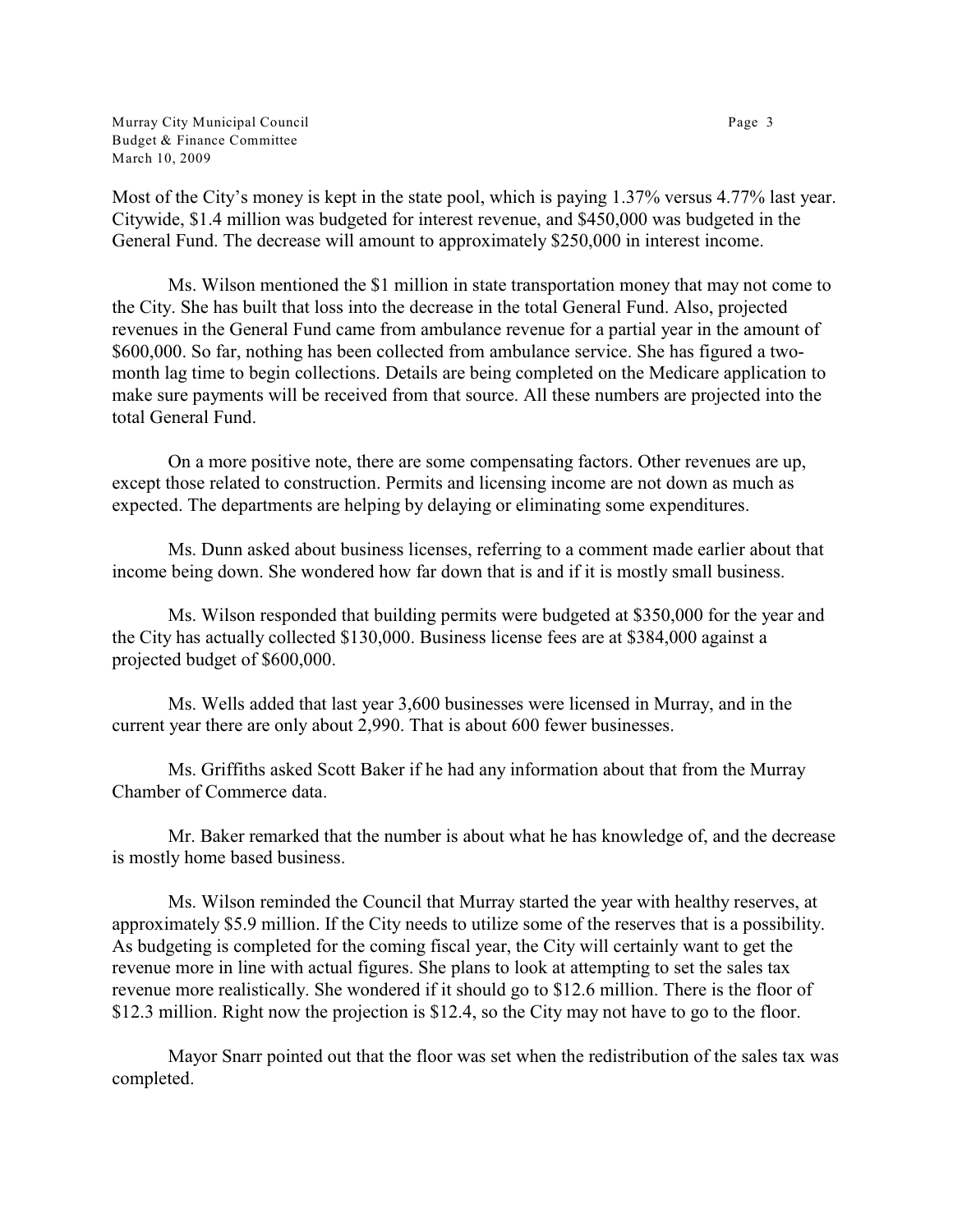Murray City Municipal Council **Page 4** and the state of the state of the Page 4 and the Page 4 and the Page 4 and the Page 4 and the Page 4 and the Page 4 and the Page 4 and the Page 4 and the Page 4 and the Page 4 and the Budget & Finance Committee March 10, 2009

Ms. Wilson will watch these numbers closely until the new budget must be finalized. She is also analyzing some expenditures for next year, such as, reallocation between funds. One example is tuition reimbursement that has been paid totally from the General Fund in the past, however, some of it could be paid by enterprise funds if employees work in those areas.

Ms. Dunn added that it is a matter of how the City sets the policy.

Ms. Wilson has also run some scenarios to get actual numbers on methods of expense savings other entities have used. For example, she is researching the savings of a one day furlough, and a 1% decrease in 401K. These are ideas to consider if policy decisions need to be made to balance the next budget year.

 Ms. Wilson distributed some information regarding the City's debt service. Her intent is to keep this updated to be able to see what payments are outstanding this fiscal year and payments for future years.

In closing, Ms. Wilson noted that originally only part of the new fire truck was to be financed, however, as a savings this year, the entire amount could be financed. She is in the process of gathering bids to see who offers the best terms on financing the entire \$933,000. Ms. Wilson stated that the City was planning to pay about \$400,000 to \$450,000, so that money would be free for use if necessary.

Shortly, the Council will see a request to open the current budget for several items: one is the fire station that has gone over budget by about \$150,000; the Library has asked for use of the interest from an endowment in the amount of \$11,000 to purchase books; and, items associated with the bonds.

Ms. Dunn made a note that Mr. Robertson was excused for personal matters and he would try to join the meeting later.

# **Ron Koller - City Treasurer**

Mr. Koller reviewed the savings in his department, as detailed on a memo in the budget binder. The overtime of nearly \$1,500 will be a savings to the City, as he will not need to utilize the remainder. In the equipment maintenance line item, there will be a savings of \$600 for equipment that has already been serviced. The training for the HTE Users Group (HUG) Conference in the amount of \$1,500 will not be used. The Murray Police department takes the deposit to the bank, therefore, the armored car service of \$2,500 has been eliminated. The line item for credit card discounts is taken out at the end of the budget year, as a whole, so that shows a zero right now, and the HTE software is taken out at the beginning of the fiscal year, therefore, that line item is completely spent.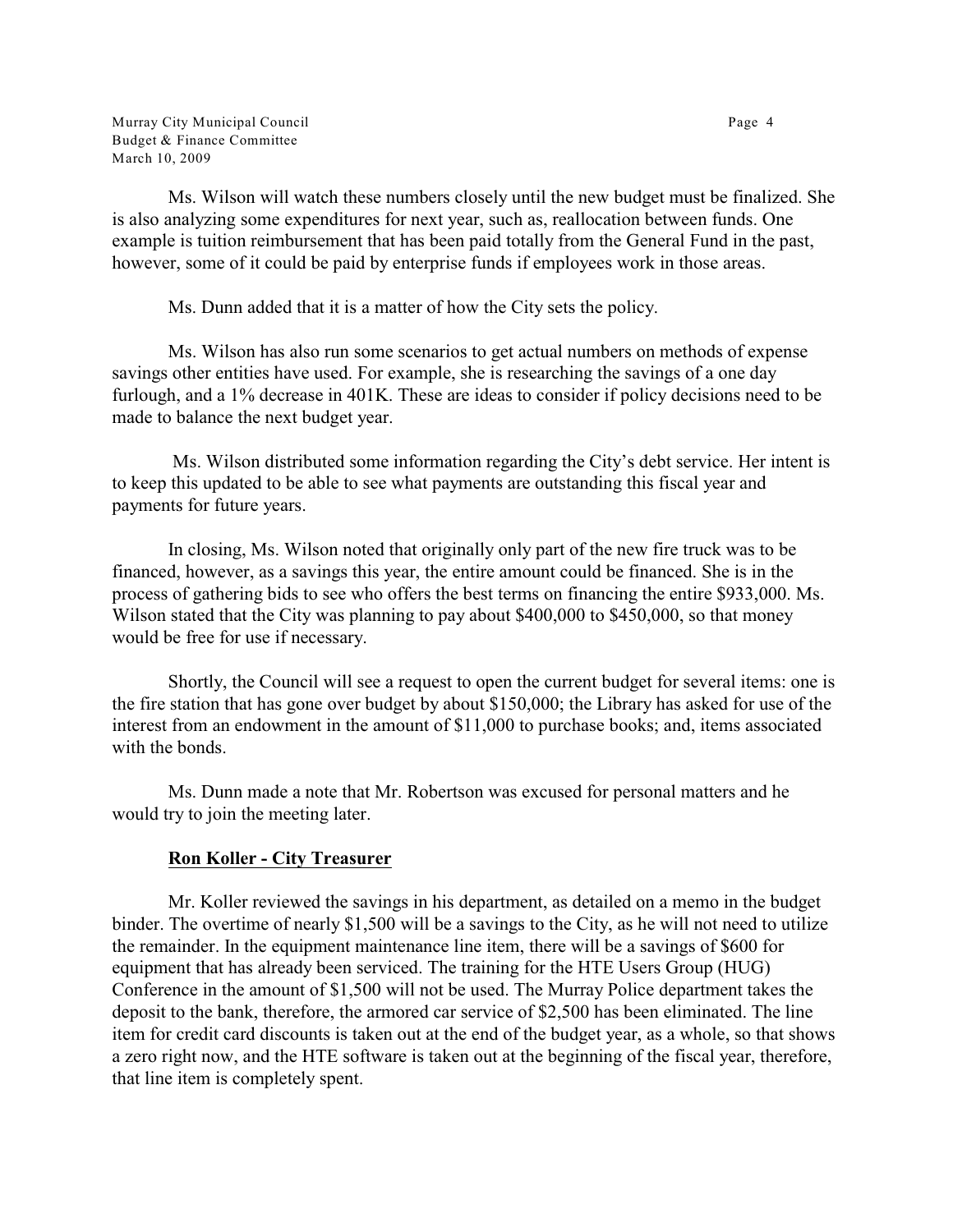Murray City Municipal Council **Page 5** and the control page 5 and the control page 5 and the control page 5 and the control page 5 and the control page 5 and the control page 5 and the control page 5 and the control page 5 Budget & Finance Committee March 10, 2009

#### **Frank Nakamura - City Attorney**

Mr. Nakamura stated that there were few changes from the memo he prepared. However, the small equipment category is a little higher than the 60% now. There have been lap top computers purchased for the prosecutors and they have been taken to the court.

# **Mike Terry - Human Resources Director**

Mr. Terry advised that \$2,400 in travel will not be spent. No out of state seminars will be attended, however, inexpensive local conferences will be continued. Ms. Dunn commented that the overages in Human Resources are very small and will be covered by unexpended funds.

Mr. Dredge asked Ms. Wilson about putting the purchase of fixed assets in the professional services account. Ms. Wilson and Mr. Terry both added that since the schedule was printed that accounting problem has been corrected.

Ms. Dunn asked if Mr. Terry has any concerns regarding the coming fiscal year budget.

Mr. Terry stated that overall there are no concerns. Good discussions have started in some areas and solutions will be reached. Feed back from employees is that they are grateful for their jobs and whatever it takes to keep those jobs, there is a willingness to sacrifice. He feels the attitude is proper. Ms. Dunn stated that it is the desire of the Council to keep staff working.

Ms. Wilson brought up some good news that Mr. Terry received. The workman's compensation rates have gone down for the upcoming year based on the City's good safety record and fewer injuries. It will go from \$220,000 down to \$170,000.

#### **Jan Wells - Mayor's Office**

Ms. Wells stated that by way of policy changes, she has eliminated the line item for temporary employees this year. In the past, she has used this for special projects or an intern in the office. That will be a savings of \$10,000.

The Mayor has given up travel to a national conference this year.

Valley Television is being reevaluated. The survey did not give it very high results. The new issues with UTOPIA, Prime Time and other things, have led UTOPIA to offer the City a station with them and she feels close to eliminating the Valley Television. It is still something she is struggling with and will talk more about it during the next fiscal year budget meetings.

# **Mike Wagstaff** - **Council Office**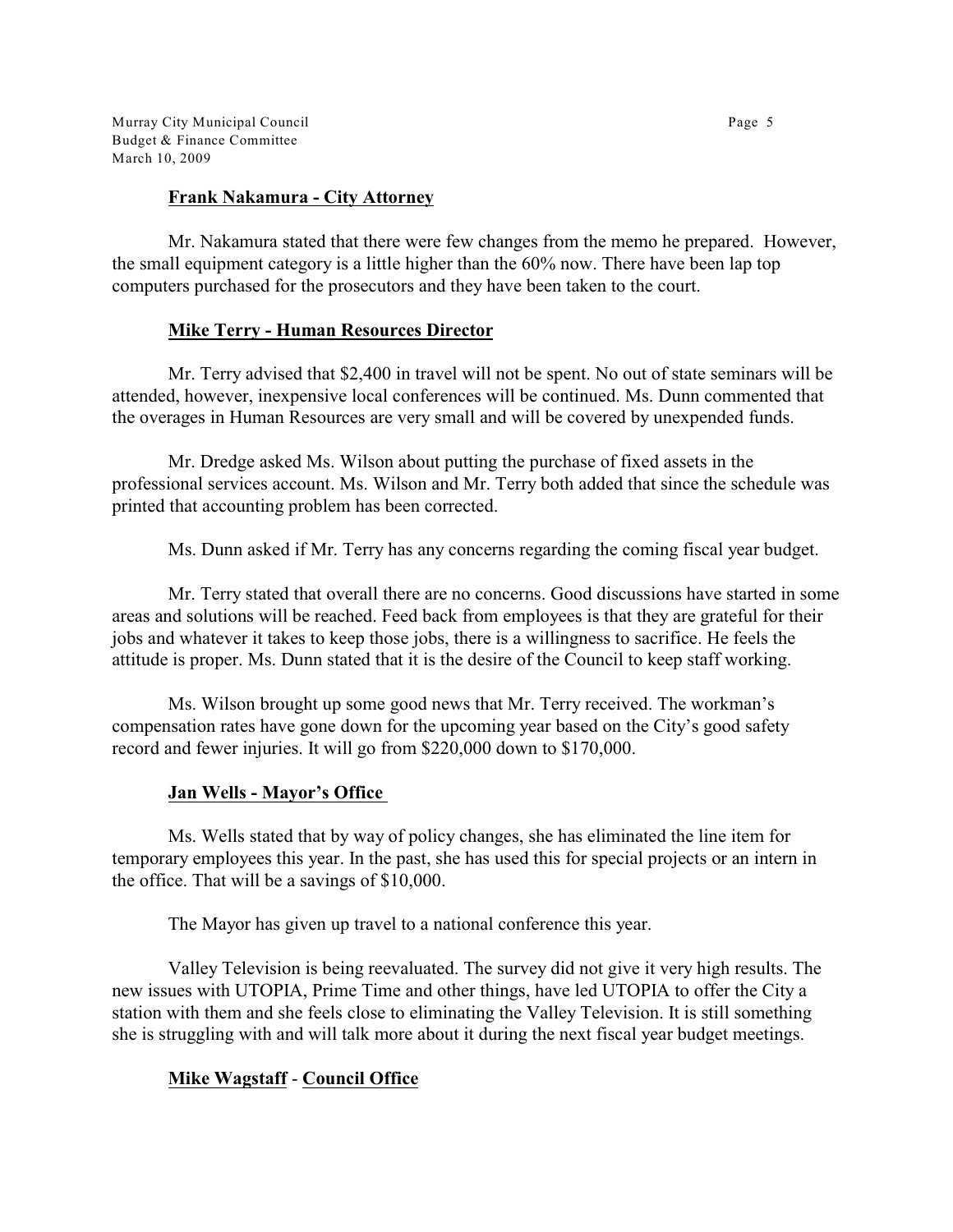Murray City Municipal Council **Page 6** Budget & Finance Committee March 10, 2009

Mr. Wagstaff commented that there will be savings in the Council budget in every category possible. There will be no travel with the exception of the Utah League of Cities and Towns conference in St. George.

### **David Larsen - MIS**

Mr. Larsen distributed an addendum to go with his budget figures. He said that his budget is on target to be balanced at the end of the year.

The overtime was not budgeted at the actual amount necessary, however, use of overtime has now been eliminated and will be for the coming fiscal year. He has an open position that will cover any overtime needs in the future.

Department number 33-11 is GIS training, which will not be utilized in total this year. Training was completed for work orders and not budgeted in the non-departmental training category. These two items will offset each other. The rental and lease payments are at 100% because they have been paid for the year.

Mr. Larsen pointed out some cost savings that have been implemented this year throughout the City. A local communications broker, Carrier Sales, was hired to audit the phone bills. Results of this audit will save the City \$72,000 annually. He is working with the Finance department to reflect that in the upcoming budget.

There was an aerial data project that was budgeted at \$30,000. The county and state came together to do this project and by partnering with them the cost is about \$2,000 for a \$28,000 savings.

There is a new state contract for hardware, therefore, the City changed from Dell products to Hewlett Packard (HP), resulting in an average savings of \$350 per machine. This change translates into a savings of about \$5,000 this fiscal year, and about \$10,000 to \$20,000 for next year.

MIS has renegotiated the contract with Printelligent, for servicing, and a savings of about 25% will be realized. This savings is about \$5,000 per year.

In the news, current experts advise to keep your machines as long as possible. Murray has always done that, and a significant number of computers last more than five years. This has been the City's policy for the last 12 years and that translates to a savings of several hundred thousand dollars. This policy will continue.

# **Carol Heales - City Recorder**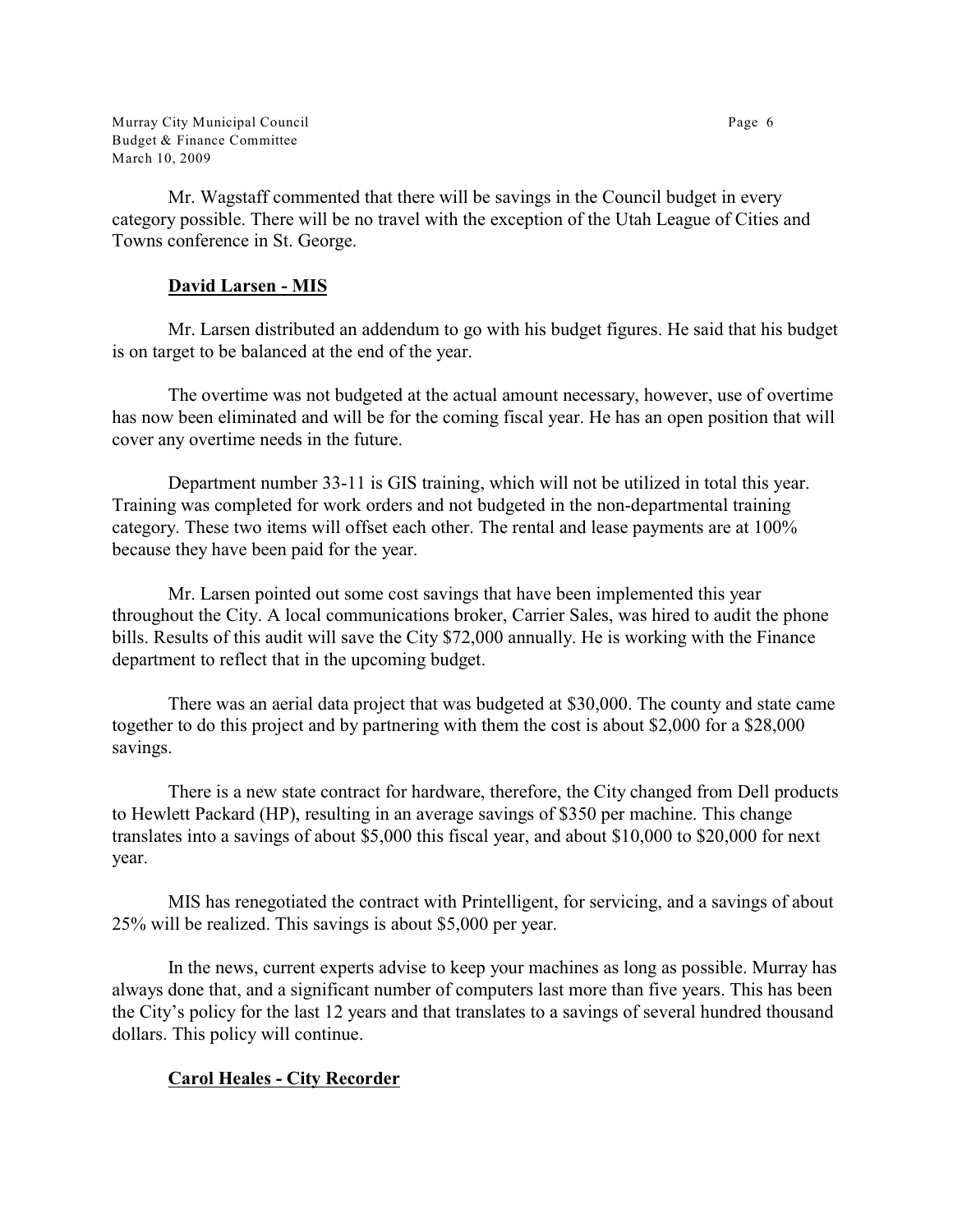Ms. Heales advised the Council that the overage of an estimated \$34,000 in maintenance of buildings was due to unanticipated repairs during the first six months of the fiscal year. Funds in excess of \$33,000 will be transferred from minor repairs to cover most of the overage in maintenance.

Ms. Wilson explained that her thinking was to allow the Recorder's budget to cover these extra repairs from other line items.

Ms. Heales stated that in discussing the building issues with Mr. Baker, they decided that this will cover the building's needs, and even for the next fiscal year, she will leave that number the same at \$70,000.

# **Tim Tingey - Community & Economic Development**

Mr. Tingey stated that on the General Fund his department has expended the full amount for uniform allowance, which is what has been paid out for the zoning enforcement officer. There will be no additional expenses in this category. The Utah Economic Development Corporation has requested its funding, which is about 96% of the budget, and no more will be spent in that line item. The HTE software expense has been expended and this is typical from the MIS department. Additionally, there have been a number of vehicle maintenance expenses, however, the department should be okay for the remainder of the year.

In the RDA, several line items have gone over the budget, due to the payroll tracking involving a portion of the director's salary that should come from the General Fund. He has addressed that issue with finance to make the necessary modifications. Materials and supplies, telephones, were to be handled in the same manner. Office supplies include the expense of reconfiguring the office to bring Jennifer Heaps position downstairs to the front counter, however, he does not expect to exceed the budgeted amount.

In the Community Development Block Grant (CDBG) program, budgeted is the \$20,000 for administrative fees for the housing study. This has been handled in a common manner by providing a reverse purchase order that will be drawn down over time. It has not occurred but as the bills come in, they are paid. The study has almost been completed.

Ms. Wilson explained that Mr. Tingey was not employed with the City when this budget was put together, therefore, he has been at a bit of a disadvantage. Next fiscal year these budgets will be a little cleaner.

# **Mike Williams - Court Administrator**

Mr. Williams commented that the books, memberships, and subscription category was over due to an extra set of Utah Code Books that came out this year. Building maintenance is at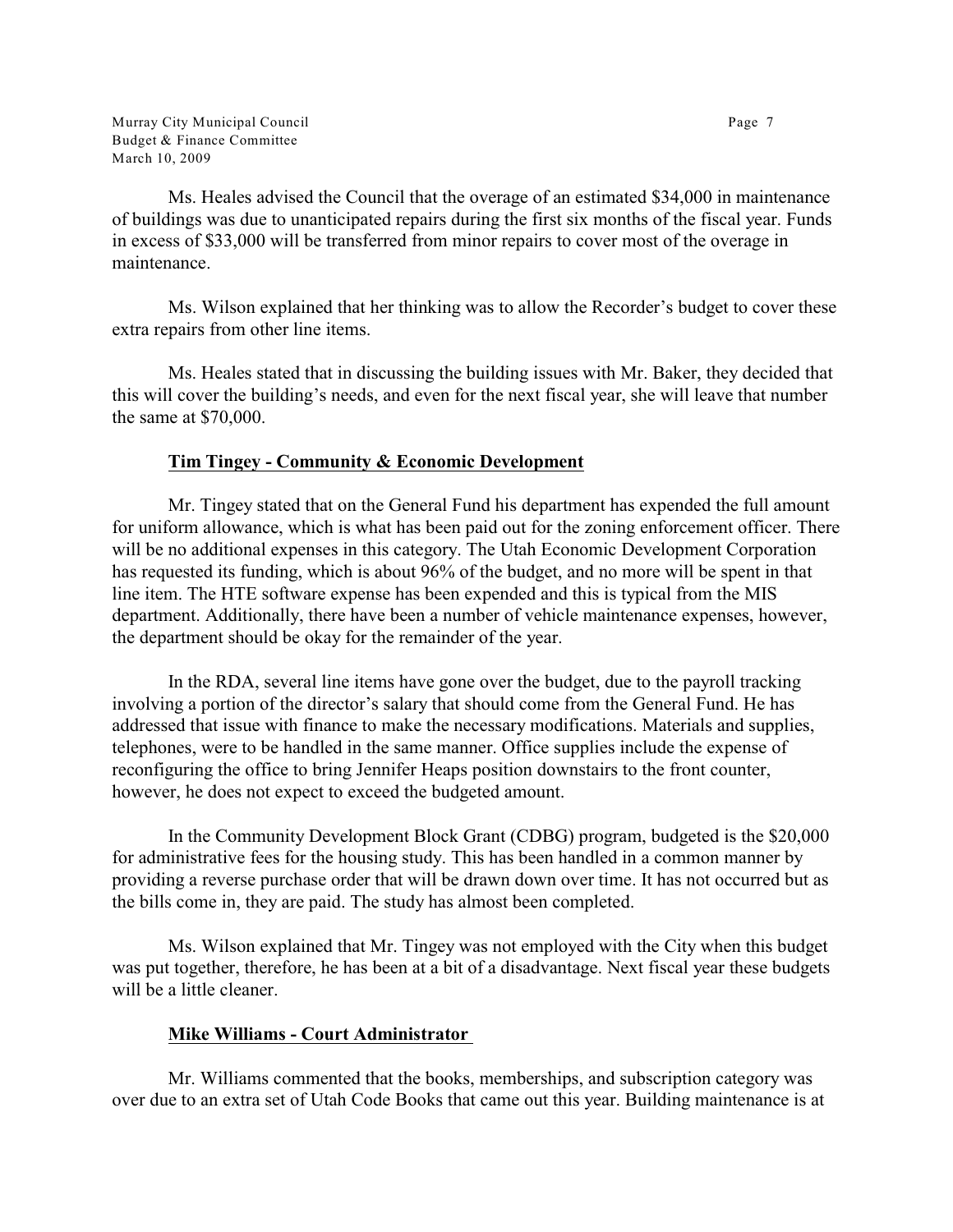Murray City Municipal Council **Page 8** and the state of the state of the Page 8 and the Page 8 and the Page 8 and the Page 8 and the Page 8 and the Page 8 and the Page 8 and the Page 8 and the Page 8 and the Page 8 and the Budget & Finance Committee March 10, 2009

90% because of repair to the steps and stairway at either end of the building. Telephones are high for an unknown reason. Defense counsel is a bit high at 61%, however, the defense counsel contract terminated at the end of February. Currently, the court is paying per case in March. The new request for proposals (RFP) was due that day, and subsequently a new defense counsel would be contracted, producing a savings of about half the prior commitment during the remaining portion of the year. In March, 11 cases were assigned out at \$175 per case, so defense will not be too high. April, May and June should be under the new contract.

Mr. Williams added that the new fiscal year budget has been worked out and will be below the current year plans.

Ms. Dunn asked a general question about a citywide cell phone plan. She commented that it would save so much money to have phone service consolidated.

Mayor Snarr answered that in Mr. Hill's department Nextel is used due to the direct command that is available. He commented that he tries to use the minimum on his own phone.

Ms. Dunn added that even if each department used one provider a savings could be realized. The minutes between those in the department may not even count. She suggested that a study be done.

Mr. Dredge asked if something is precluding the City from investigating this issue. He pointed out that it is discussed every year.

Ms. Wells responded that some departments like particular carriers for specific features, such as the *push to talk* option from Nextel. She stated that there is a government rate on all the phone services. Ms. Wilson has also asked about this possibility and it just has not yet been a priority.

Mr. Brass stated that in the private sector, if the company provides a phone to employees, it selects the plan and it gets a benefit from the provider.

Ms. Dunn advised that in the Salt Lake Police Department, if any officer wants a phone from a different carrier, that person pays for the cost themselves. She added that most people would not be fussy about it, if the phone were provided to them.

Ms. Wells said that the City will look at the matter.

The Mayor suggested the possibility of someone analyzing the cell phones, similar to how Carrier analyzed the land lines for a savings to the City.

Mr. Robertson joined the budget meeting in process at 4:00 p.m.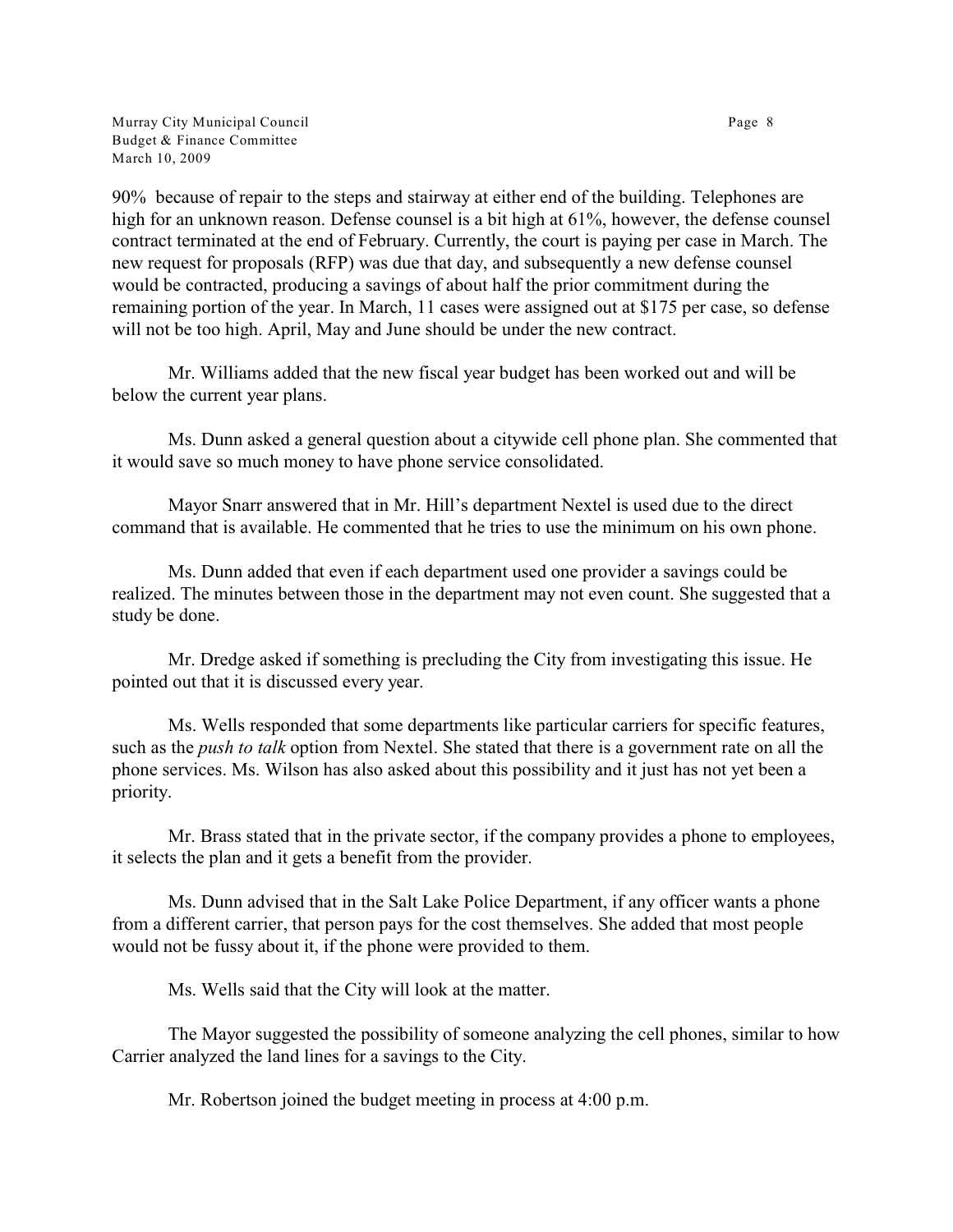Murray City Municipal Council **Page 9** and the control of the control of the Page 9 Budget & Finance Committee March 10, 2009

#### **Ms. Wilson - Finance Director**

Ms. Wilson confirmed that she will have at least \$20,000 remaining in the salary and benefits line item. Customer Service has one line item overage in uniforms. She tried to correct that allowance last year and still under budgeted from what is necessary. Some items have been spent out, due to expenditures at the beginning of the year. Fuel may be under budgeted, however, Ms. Wilson is confident that will be covered by other line items under spent.

Ms. Wilson feels good about the non-departmental accounts. The City is at 58% of the year with only 32% spent, at this point. The self insurance on liability is over. Next year that fund will be in its own department and, ideally, it can be tracked a little better. That fund needs to be replenished and reserves built, up to \$1 million, if possible.

#### **David Frandsen - Murray City Employees Association (MCEA)**

Mr. Frandsen thanked the Council for its openness and willingness to listen to his requests over the last few years. He stated his appreciation for the support of MCEA activities and functions, and said that he has tried to change the culture to become more than just a party planning committee or complaint department to the City Council.

He added that the City employees understand and realize the situation this current year. MCEA representatives have talked with employees in each department so that they will not expect much additional compensation. They are putting their trust in the elected officials and hope that as things improve next year, the employees will be compensated additionally. Employees are concerned about medical costs and benefits being cut, which accounts for the majority of email he receives. He stated that all employees appreciated the day after Christmas off, which was a boost to moral. He expressed his willingness to include any information in the newsletter that might be helpful to the City.

Ms. Dunn thanked Mr. Frandsen for including sustainability information in the newsletter. He commented that he will have that in the next month also. He tries not to use too much paper by sending the newsletter in a PDF file.

Mayor Snarr commented that the necessary grade adjustments have been made and that there is no added pay associated with budgeting plans for the coming year. The employees understand.

Ms. Dunn wants to assure the employees that the Council is committed to the City staff, and will do the best possible for everyone. The last thing anyone wants to see are layoffs or salary cuts. However, steps will be taken as necessary and any pain would be spread among all employees so as not to lose anyone. The hope is to get through these hard times and back to good years.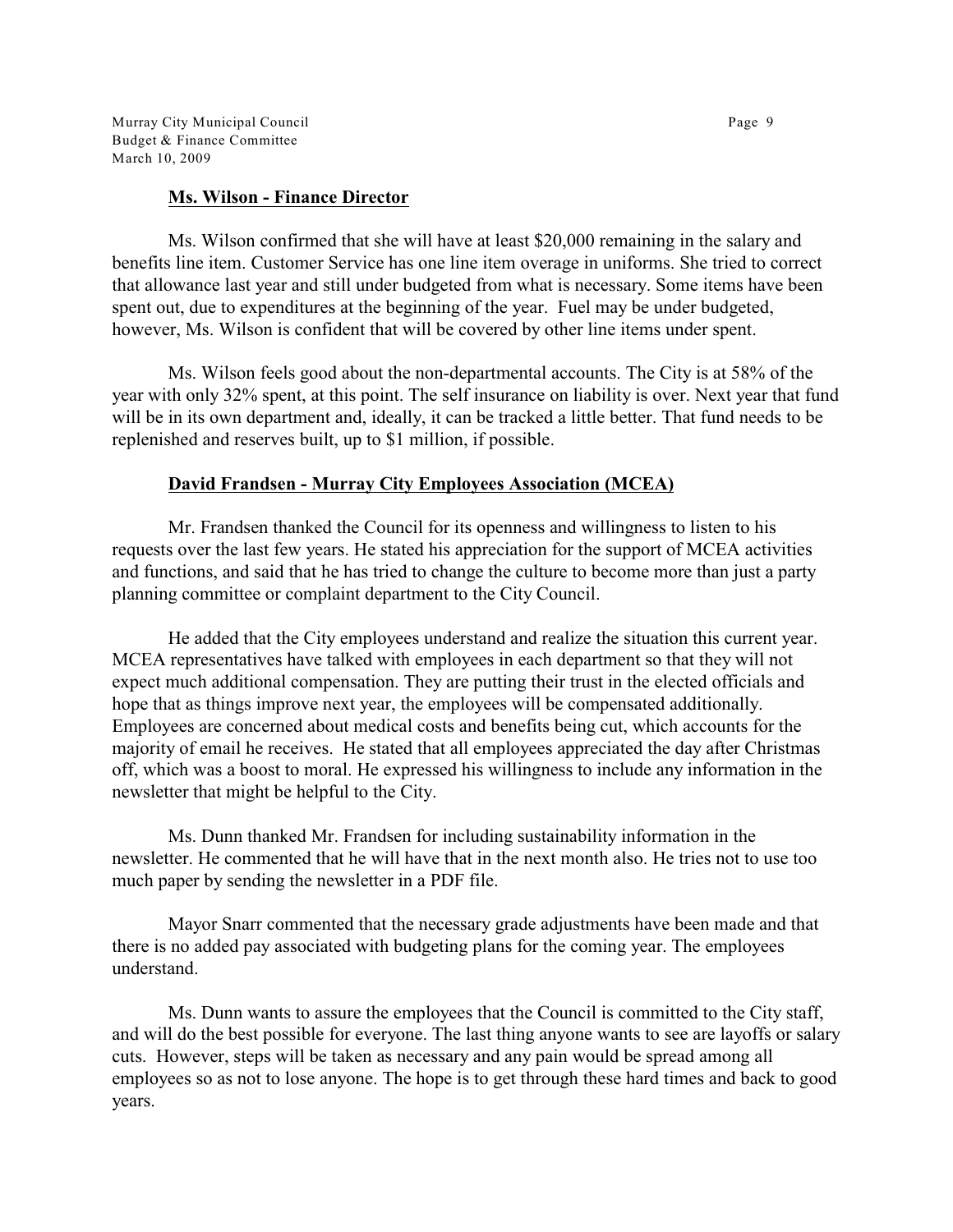Murray City Municipal Council **Page 10** Budget & Finance Committee March 10, 2009

Mr. Dredge added that employees can help themselves by looking for opportunities to save money when they see it. He asked that everyone help the City be efficient.

Mr. Frandsen stated his willingness to contribute in positive ways, and he added that he thinks of MCEA as a way to bridge the gap between the employees and elected officials.

Ms. Dunn noted her appreciation to the MCEA and all the employees above anything.

#### **Dan Barr - Murray Library**

Mr. Barr distributed updates to his report. Ms. Dunn commented that she appreciates the Library updates that he provides from time to time. It has proved useful when questioned by County Council members.

Mr. Barr informed the Council that he stays in close contact with Ms. Wilson to keep an eye on revenue and where the Library stands financially. The information shows the current revenue received as of the end of February, and he has shown how much is left to collect compared to the same period last year. It is very close. One surprising increase in revenue is fines collected as a result of increased overall use of the Library.

In expenditures, 67% of the year is completed and 63% of the total budget has been expended.

Mr. Barr has targeted some areas where he is holding off on spending and could save these amounts if necessary. In the last month or two of the year, he will spend this, but is currently holding off to make sure he will have a balanced budget. These amounts total approximately \$119,000.

Ms. Griffiths mentioned that Ms. Wilson attended the last Library Board meeting and it was helpful for the Board to become more aware of the budgeting process.

Mr. Barr commented that he has a couple of new Board members and he was pleased to have Ms. Wilson explain and answer questions, particularly regarding the fund balances.

Ms. Dunn pointed out that the remodel looks great, the people seem very happy, and that there is rarely an open computer, they are in constant use. She sees all ages from young kids to elderly adults utilizing the computers. When economic times are tough, the libraries are used more and more.

Mr. Barr advised that the Library is registering 60 new people a day.

# **Gil Rodriguez - Fire Department**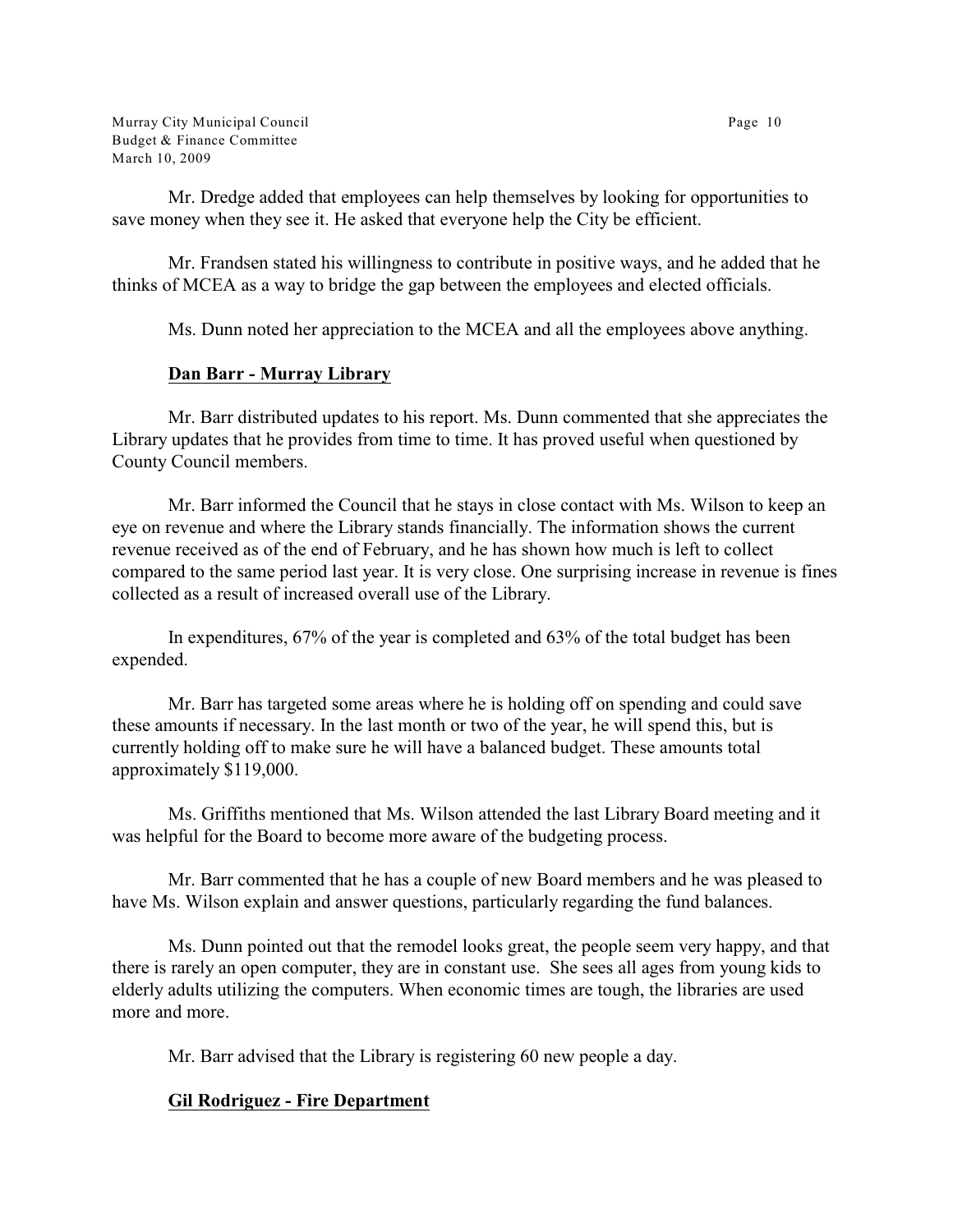Murray City Municipal Council Page 11 Budget & Finance Committee March 10, 2009

Ms. Dunn commented that she is waiting for an answer on recovery money availability to help with the overage on construction.

Chief Rodriguez addressed the overage on construction of the new fire station. He explained that this is a project, including, not only the fire station, but also the emergency operations center (EOC) and the sub division expenses. There was \$92,000 for moving dirt and fences, and related expenses. This was unexpected and beyond the City's control. The contingency fund was only \$68,000 and should have been a lot more.

Mayor Snarr commented on the expense of moving the dirt. It was an elevation problem between the road and the level of houses. The dirt was taken from digging the basement and stock piled at the sub division for the elevation necessary. Then there was way too much dirt and it had to be hauled off. There was a Masonite fence that had to be installed and the elevation was still a problem.

The Mayor explained the use of the rocks instead of an interlocking wall or a retaining wall. The rocks are huge, extending back three to four feet. They allow for drainage, which is the best way to do it.

Ms. Dunn commented that most EOCs have no windows.

The Chief added that the boulders are footed, placed and will not move. The windows will have a screen of some kind so that the glass does not shatter.

Ms. Griffiths asked if the rocks will move when the earth shifts.

The Chief and Mayor confirmed that they will not move and actually allow for shifting while a concrete wall does not. The Chief confirmed that the basement is built to seismic standards, which is an expensive construction.

Ms. Griffiths asked about an alternate route to the east if there is a long freight train blocking passage on 5900 South Street.

Chief Rodriguez responded that this station was built on the west, because there are already stations serving the east side of town. The coverage area of station #83 is to the west. The new bridge on Cottonwood gives excellent access all around. For Fashion Place Mall there is the ambulance station and the Vine Street station for service. Midvale is mutual aid and it is not far. It is not an issue to cross the train tracks.

Besides the building costs, the biggest matter in the fire department budget is the administrative overtime item. The Battalion Chiefs are taking compensatory time instead of overtime. The cause of this is that stations are busier, and the calls are more frequent.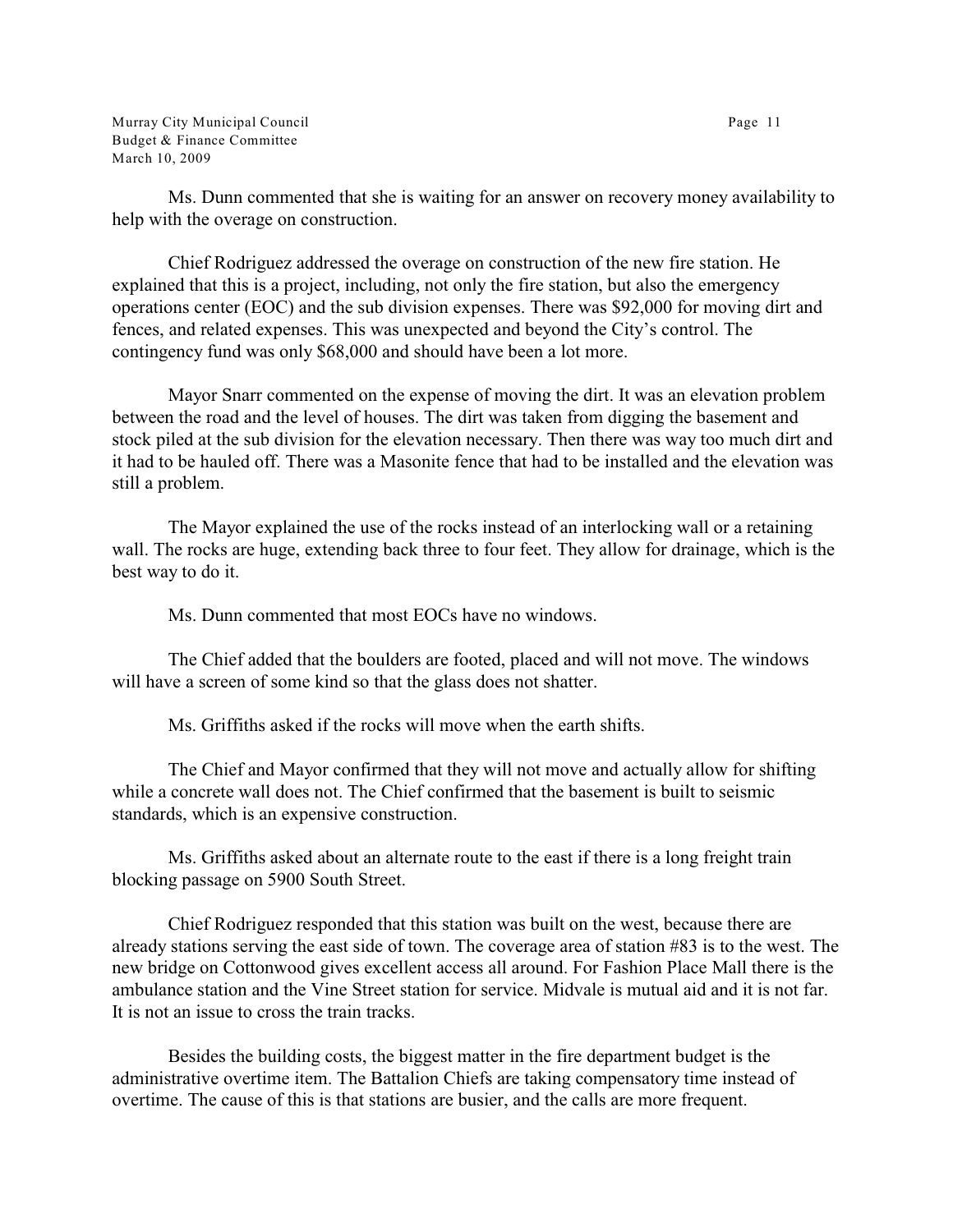Murray City Municipal Council **Page 12** Budget & Finance Committee March 10, 2009

At 58% of the year the paramedic and suppression overtime are at 78%. Much of that is from vacation time, however, it should even out as the end of the fiscal year nears. The Chief added that he has cut back on training exercises. He also has a minimum staffing requirement and can only allow a certain number of employees off at the same time. Current policy is that three people can go one vacation, however, the third must be covered with overtime personnel.

Ms. Dunn pointed out that overtime is always a problem and she appreciates that Chief Rodriguez is trying to keep it under control.

#### **Pete Fondaco - Police Department**

Chief Fondaco addressed the memo for midyear budget and the only change he noted was on the cars purchased. He said the new vehicle equipment line item was substantially over, due to the new Chargers. None of the existing equipment fit into the Chargers, so all new equipment had to be purchased, and then for every Charger vehicle the department had to pay for that sergeant car to become a patrol car. That necessitated the light bar and other items, which made it like purchasing two vehicles. The overage in vehicle equipment was about \$23,000.

Police overtime has the same problem as in Fire. Currently, that overtime usage is frozen, and it causes a problem because the department is down by three officers. The Chief is utilizing a lot of flex scheduling. Regarding hiring, he will test the end of March. Last testing period there were 43 applicants, and now there are in excess of 150 applications.

In narcotics and vice, the overtime has been used, because the budget was based on two officers and there are four drawing from that. For surveillance and some of the requirements of that job, it is hard to flex the staffing hours. He will try to be on top of that expenditure and makeup for it in other accounts.

Ms. Wilson did some research on the officers down, due to pay outs that were necessary. She found that March 15, 2009 was the break even point. Chief Fondaco stated that he will not be ready to hire until June, and that frees up three officers salary for about three months, which will help to balance the budget.

Mr. Robertson asked if that equates when he starts to cover the hours and staffing.

Chief Fondaco stated that there are two separate accounts, therefore, there will be excess money in the payroll account and an overage in the overtime account.

The Chief commented that Ms. Wilson has been great to work with. He was planning \$50,000 for a radio system in the next fiscal year budget, however, he was able to use seizure money from the Drug Enforcement Administration (DEA) to purchase equipment and Ms. Wilson was able to locate funds for installation. That project will be completed before July. He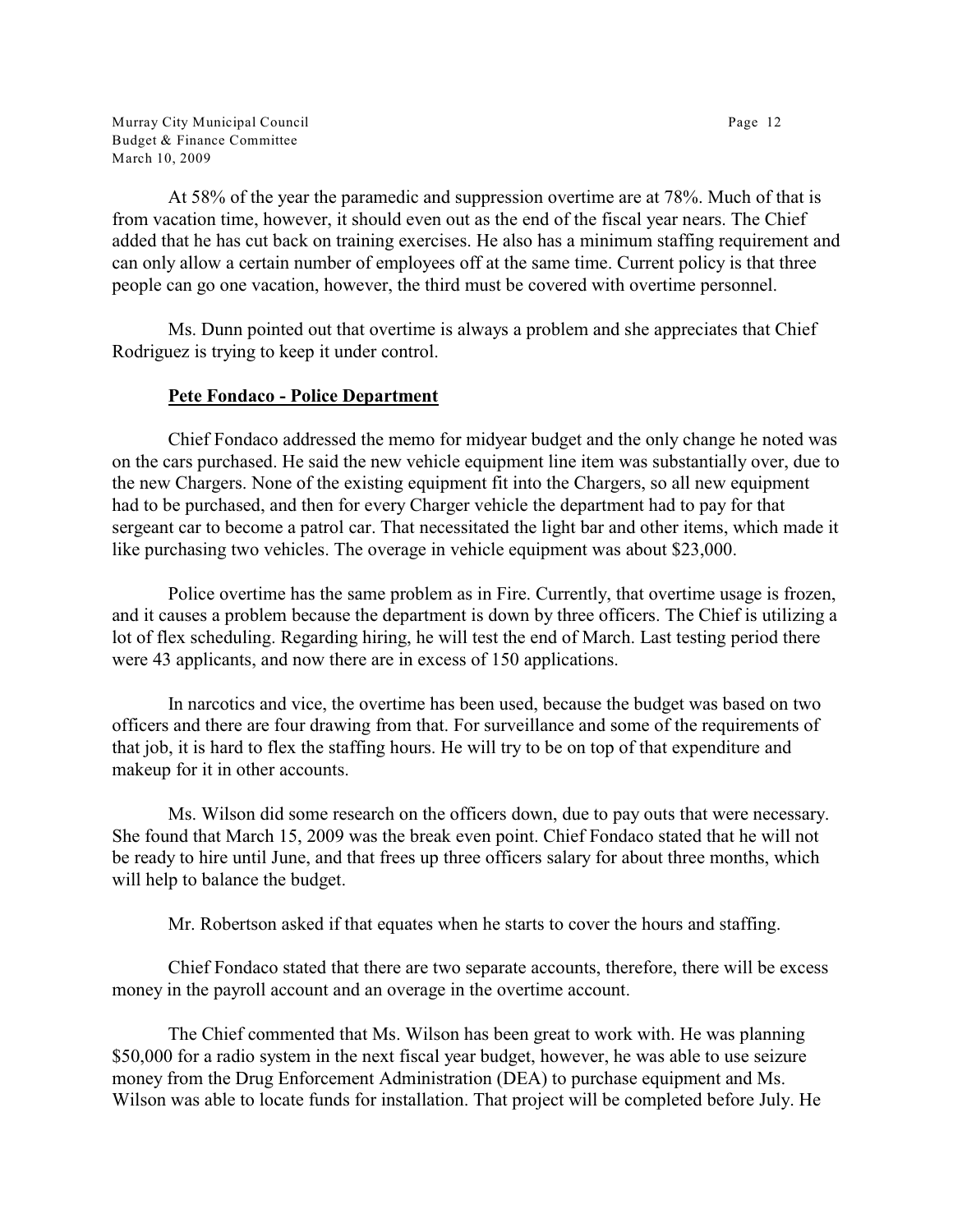has the license agreement with the hospital, signed and ready, and is waiting for the equipment. The department is moving off of Rushton Peak right to VECC. It will go from Animal Control, to VECC, to the hospital, to Animal Control. If any section goes down, the system still has the three legs and is fully operational. Also, it was an advantage not to budget the \$50,000 in the next fiscal year.

Ms. Dunn asked if the Chief had looked at the stimulus grants for hiring.

The Chief has had Craig Burnett look into that, however, it is for non-budgeted personnel.

Ms. Dunn responded that it is for staff, which is scheduled to be laid off, have been laid off, or departments looking to increase officers.

Chief Fondaco said that Murray does not fit that criteria.

Ms. Dunn said that there are also two competitive discretionary grants that can be used for anything in the department. She will send them to him.

# **Blaine Haacke - Power Department**

Mr. Haacke has updated his numbers since the material was printed and he stated that he is at about the same percent. The key numbers to look at in revenue are the metered sales amounts. He has been tracking this throughout the year and feels that conservation is taking place in the residential sector. It could be that the growth was over projected for the year. The revenue is behind about 3% budgeted in the residential area. In commercial, the revenue is about 1% greater than projected and that almost outweighs the residential numbers. Overall, power revenue is about 1% less than projected.

On the purchase side, when less is sold, then less is purchased. He has good prices on natural gas, which is at about \$2.60 per decatherm (Dth). This is good news for the summer ahead. If Murray generates power at about \$3 per Dth, then that will keep the City off the spot market. He expects the spot market to be at \$75 to \$100 per MWH during the summer and if the City can generate at \$40 to \$50 per MWH that will be very helpful.

Murray is a little over in power supply. Part of that is due to the San Juan coal fired plant outages that were longer than expected. Additionally, the Hunter coal fired plant had a couple of unexpected outages.

Other expense line items are below budget. There are some projects that have been delayed this year, such as vehicle purchases. Two vehicles were purchased just after the fiscal year budget was approved, because it takes some larger line vehicles a year to get here. He gave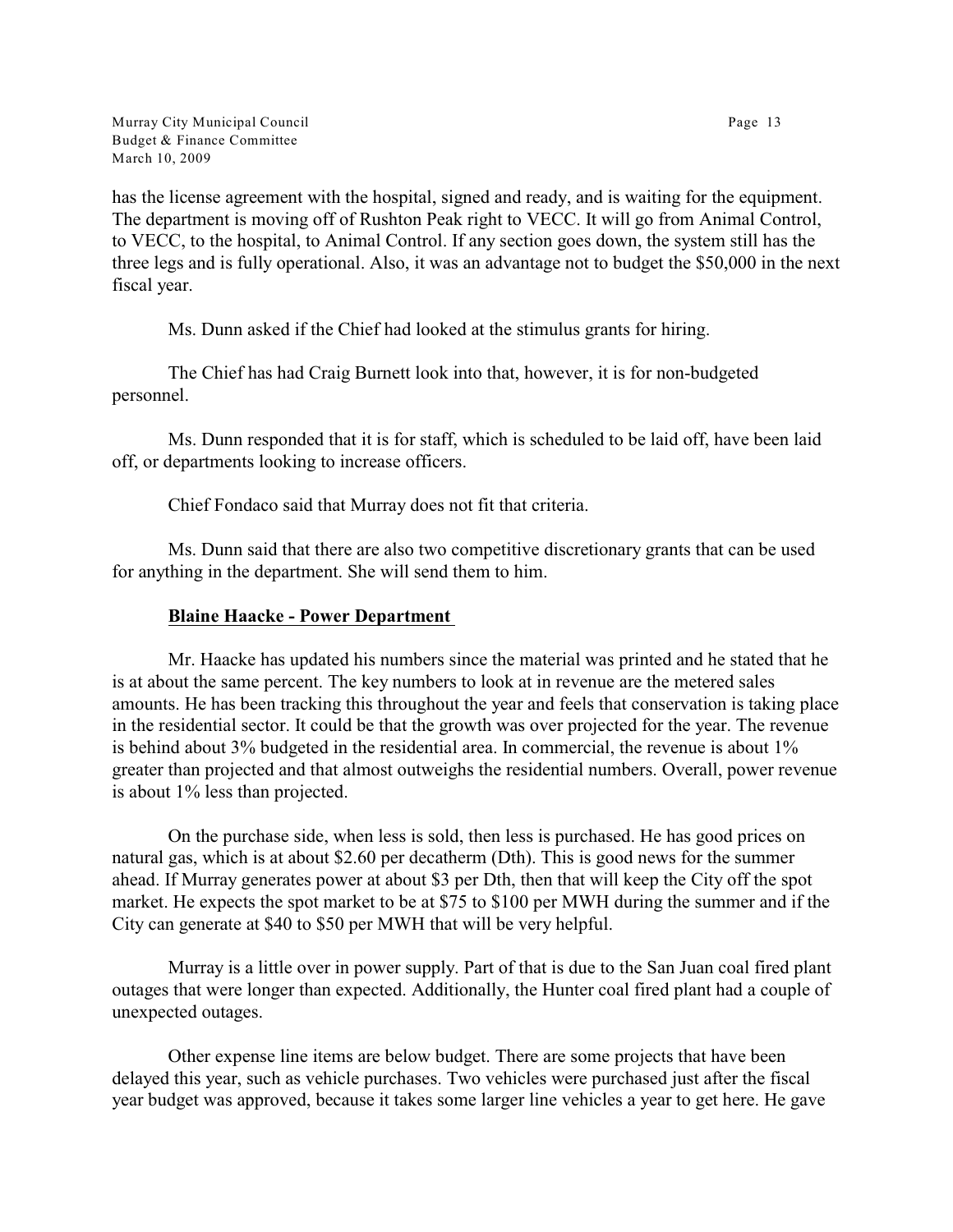Murray City Municipal Council Page 14 Budget & Finance Committee March 10, 2009

Mr. White the approval last July 2 for these trucks. One was budgeted at \$165,000 and another at \$110,000. He noted a savings of \$21,000 on one vehicle and \$16,000 savings on the second. These commitments were made early on and there was no possibility to withdraw the orders.

Mr. Haacke outlined some delayed projects, such as the decorative street lighting plan. Transit oriented development near Deseret Industries was a major financial commitment that has slowed down and will not be a large expense, however, there will be some work in the area. Several back yard rebuilds were inventoried, but will be delayed until the coming fiscal year.

The good signs are the natural gas prices, which will be firmed up for the summer, and, also, for next winter the prices may be in the \$4 per Dth range. In June, Murray Power will be making commitments for the winter callback of Intermountain Power Project (IPP). Any callback that the City is able to decrease is advantageous because it costs Murray 24 hours a day, seven days a week. The following day, Mr. Haacke would be making a winter commitment for natural gas near \$500,000 and at \$4 per Dth, the call back will be lower. The turbine will be used to fill in the gaps. The reason that was not done for the current year winter was the cost projected at about the \$7 to \$8 per Dth range. At that price it is not reasonable to utilize the gas turbine versus IPP.

Mr. Haacke expressed the fact that the Power Department is showing a positive gross margin, including depreciation figures. His concerns over the next five months include, increases in natural gas prices, and over the coming year, the carbon tax from the federal government. The carbon tax could come about on any coal fired production and will make a major impact on the cost of resources. He has heard talk of rates doubling due to this tax. It will probably not happen before June first.

Mayor Snarr and others agreed that the federal government probably will not head that direction on power until after the economy has turned around. Mayor Snarr stated that it would be wise to create some incentives for going green before adding the carbon tax.

Ms. Dunn asked for input regarding the turn around in gas prices. She wondered what effect that has had on the departments, and the budgets for fuel expense.

Mr. Hill responded that Public Services purchases fuel through a state contract. The prices are hedged through that resource. It buys in bulk and then passes the costs on to the City. In the fall, as prices started coming down, the City was still paying higher prices, and was reflected in most of the budgets. By midyear the fuel budgets were mostly exhausted, however, now the prices are coming down. Mr. Hill feels that the City overall will exceed fuel budgets.

Mr. Robertson asked if that will work adversely, as well, if prices go back up, then the City will pay lower prices for a few months afterward.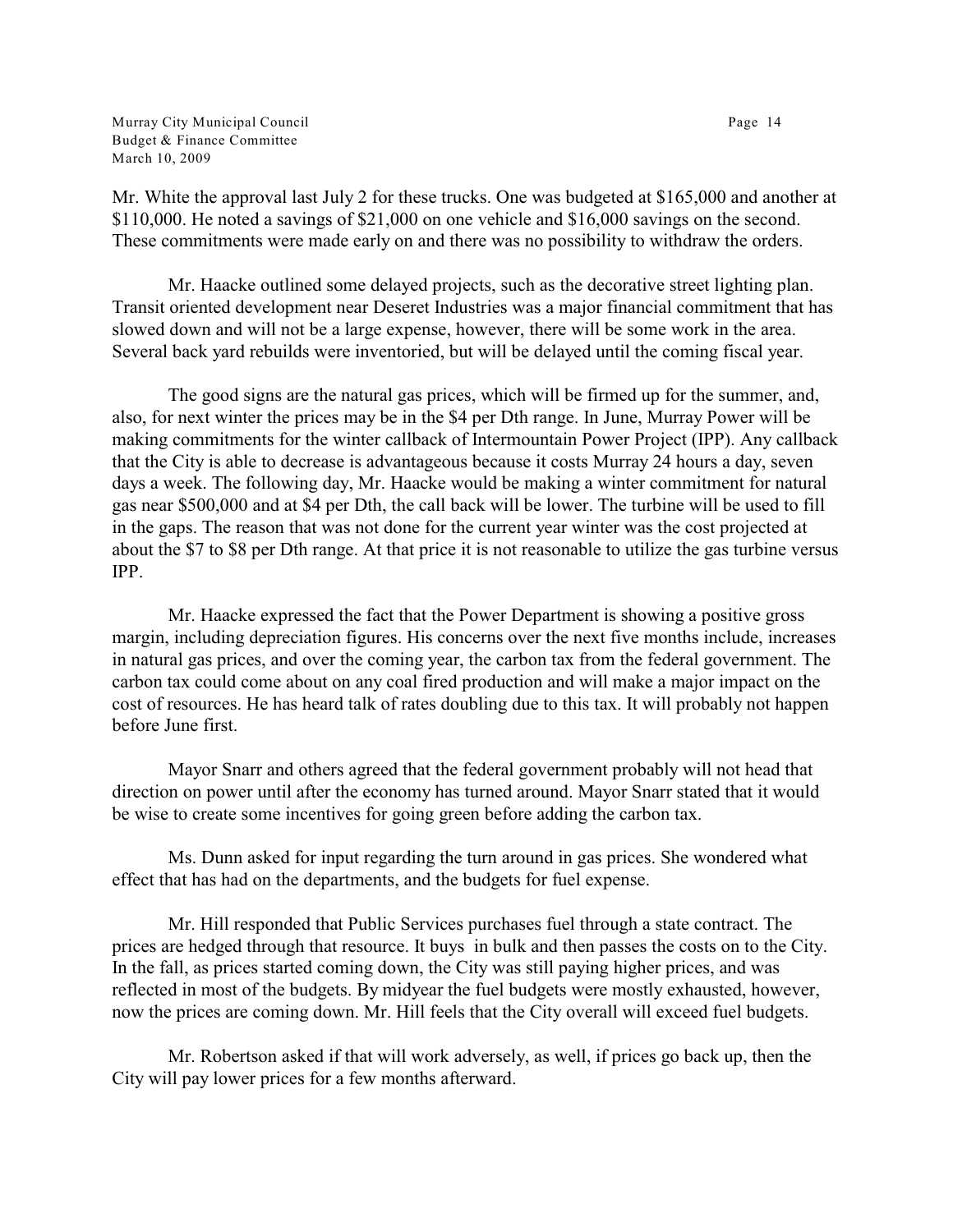Mr. Hill added that, overall, the state contract does save Murray money.

Mr. Haacke commented that his fuel costs are about 65% spent for this point in the year.

Mr. Robertson asked how the lower prices will affect the road repair costs.

Mr. Hill responded that he is hoping to see a decrease in construction costs both on the oil side and labor side. The City is pre-qualifying contractors for a storm water project in District 2, and there were 27 contractors who wanted to be pre-qualified. Typically, there might have been three to five in the past. He has not had any projects bid since last fall, so he does not know what to expect. The asphalt costs have not decreased a large amount.

# **Doug Hill - Public Services**

Mr. Hill reviewed that he has reduced the budget by about \$1 million in his department by postponing road construction projects or parks and recreation projects. In addition, he has cut the costs of some smaller items like travel. He is watching overtime and there are a couple of employees that he has not replaced due to the hiring freeze. As far as the bottom line goes, he feels his departments will come in under budget as a whole.

Regarding revenue, it has remained fairly steady throughout the year, although, he has noticed some decrease in building permit fees. There have been about the same number of permits and inspections, however, they are all smaller projects. The big projects pay the big fees and they have slowed. He expects to be down around \$200,000 in building permits.

Enterprise funds: water, sewer, storm water, and golf course funds are fee based and doing well. Conservation has been in use, but not a lot. Mr. Hill is confident in the revenue in both enterprise funds and the General Fund.

There are a few areas of minor concern, as detailed in his memo from the Mayor's office. One item is fuel, as it will cost more than what has been budgeted. Road salt is already over budget, however, it must be used. In the next fiscal year, he will request more funding in that line item.

Mechanical problems in the buildings have caused continual problems. The HVAC system at the Public Services office building, and the Park Center has had difficulties with the boilers. The budget was adjusted last fall to compensate for two boilers, however, the other two have gone out over the winter. Extra costs have been associated with those issues.

The swimming pool budget is about 85% spent, reflecting payroll for the temporary employees, life guards, who are hired to work outdoors during the summer, and some have stayed over indoors during the winter at the Park Center. He has worked with finance to make a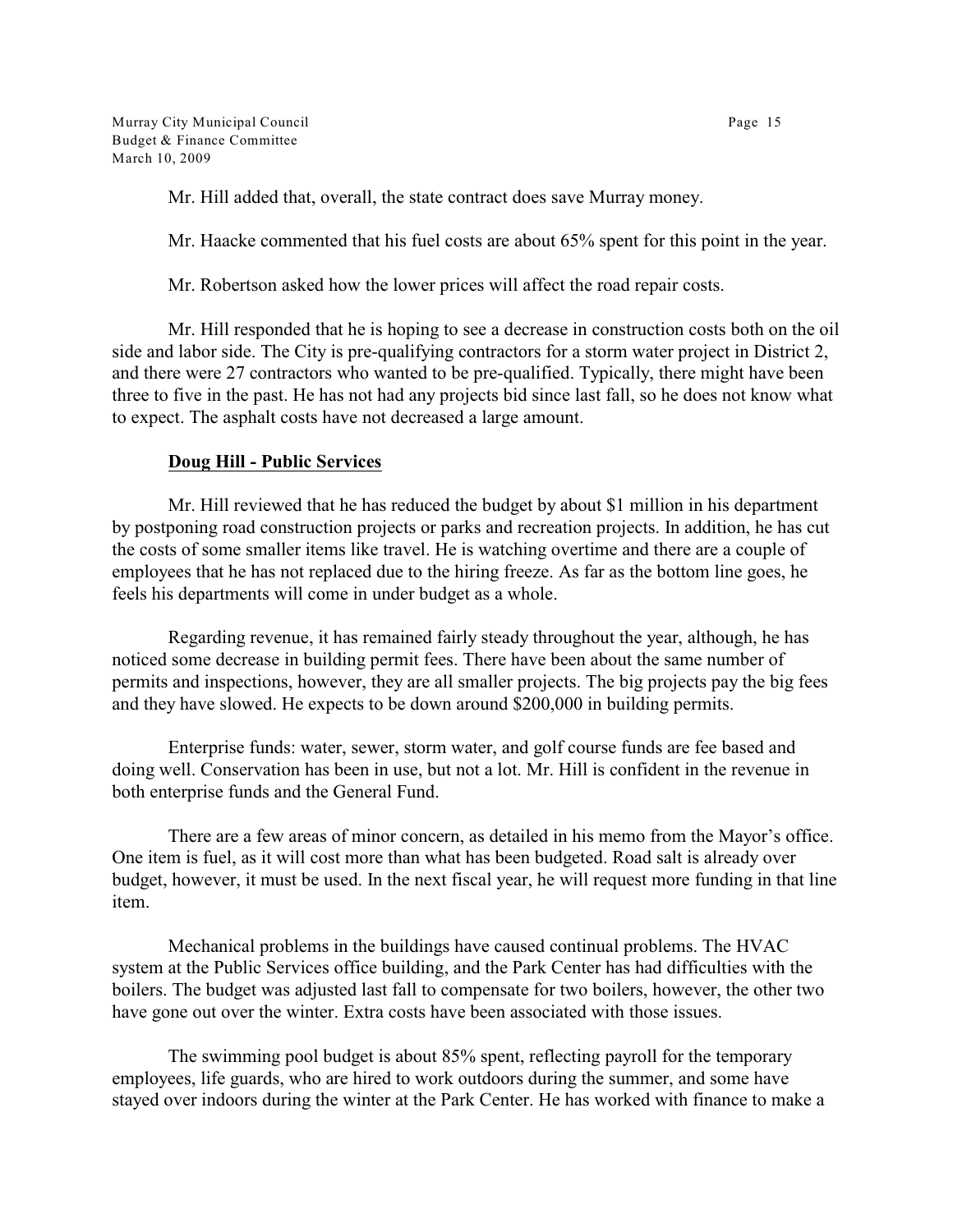Murray City Municipal Council **Page 16** Budget & Finance Committee March 10, 2009

journal entry and adjust those costs accordingly.

Ms. Wilson commented that this is a plug for the payroll system that is needed, because now there is no way to see that this is a problem, until it has been posted incorrectly.

Mr. Hill explained that there have been additional costs for chemicals required by the State Health Department to fight cryptosporidium. It has caused expenditures to be higher than expected. He is confident that the other budgets will offset this expense.

Ms. Griffiths asked if there was any indication on Salt Lake County's plans for cultural arts.

Mr. Hill offered that he has been to a couple of meetings with the County Mayor, staff and Council members. He has made sure that they understand how important this project is to Murray. The County Master Plan supports what is being done in Murray City. When funding becomes available to the County, Murray will request some from it. The Master Plan has not been adopted, there are no funds, and there is discussion of using some track funding in 2010 to 2011. It is still a couple of years until it is known whether there will be funding for cultural facilities, additionally, there is no guarantee those funds would be used for cultural facilities, it is a hope of the arts staff. Mr. Hill feels Murray is very well positioned to go to the County and ask for help with funding a Murray performing arts center.

Ms. Griffiths asked about the *Friends of the Murray Centre for the Performing Arts* (FMCPA), and if they are continuing their efforts.

Mr. Hill stated that the group is on hold just now, due to the possibility of moving the performing arts center from the Murray Park to another location. It is waiting for public announcements regarding that. He feels that within a month or so, the FMCPA should be in a position to continue fund-raising efforts.

Ms. Griffiths declared that more costs were encountered and some difficulty in qualifying for a tax deductible status for donors. She wondered about any details regarding that matter.

Mr. Hill was not aware of these issues, because FMCPA is a separate entity.

Ms. Dunn inquired about the road projects that have been eliminated to balance the budget. She asked for his thoughts on how far behind the City will be due to this.

Mr. Hill stated that he always feels the situation is bleak because of the huge need in that area. In discussing this with the Mayor and Ms. Wells, he expressed his concern about falling so far behind. This year a number of projects were delayed due to the budget crisis, and next year does not look much better. The biggest problems are roads east of 900 East. They are in such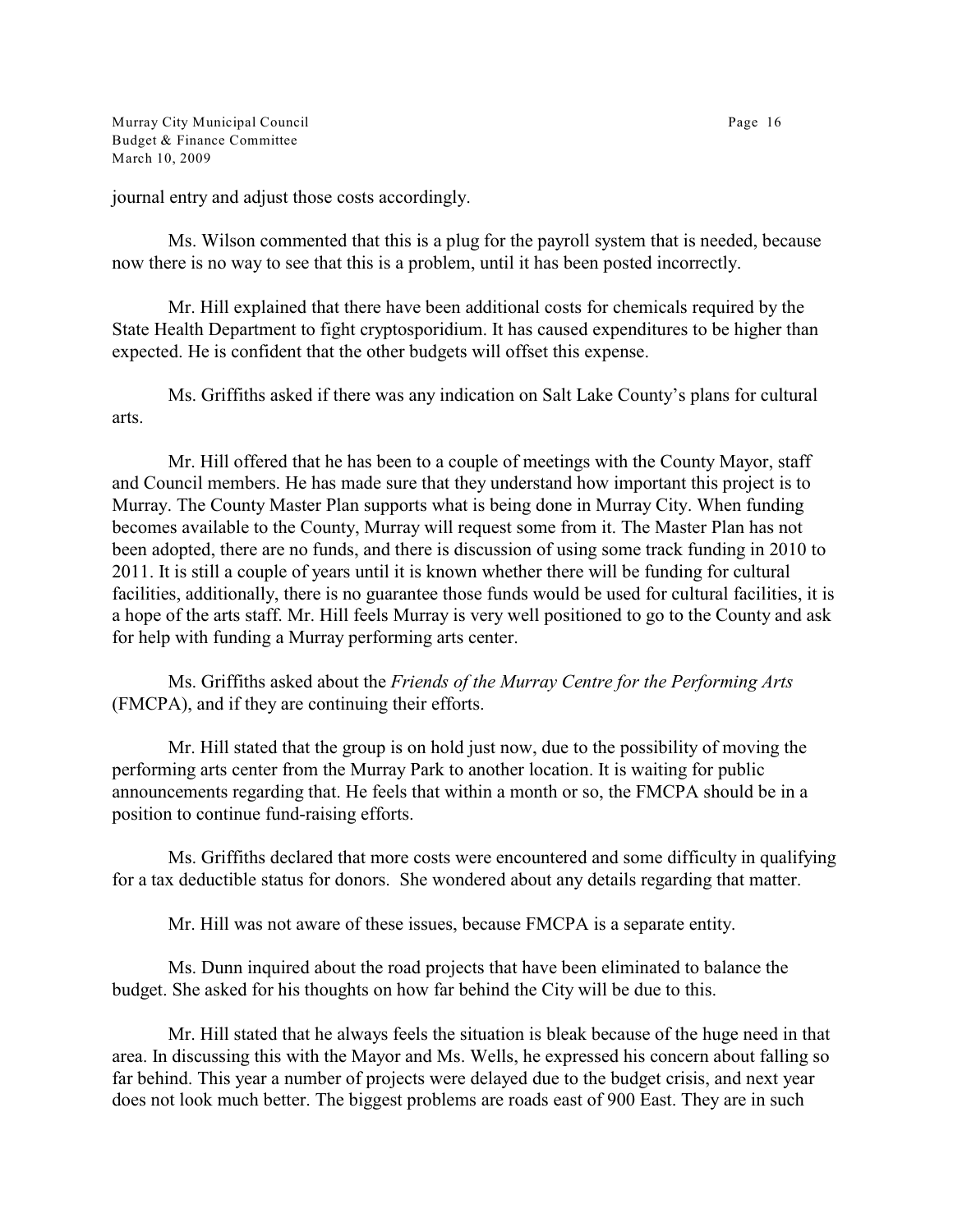Murray City Municipal Council **Page 17** Budget & Finance Committee March 10, 2009

poor shape many have gone to gravel. He has received numerous phone calls, because citizens know it is budget season. He has driven many of the roads.

Ms. Griffiths mentioned traveling on 1430 East recently. Her constituents say it is getting more use, which exacerbates the situation, too.

Mr. Hill commented that it is one of the worst roads in the City, mostly gravel, and large chunks are missing. Several streets in that neighborhood are in really poor shape. It is just a funding issue. Midvale is bonding to do many roads, however, actually, it is using Class C road funds to complete some intersections for development projects. This means Midvale will not have money to do neighborhood streets for some time. Bonding is not a great solution because then there is no money to do any roads for the next 10 years following that.

Mayor Snarr pointed out that before an area is annexed a thorough study should be done to analyze the condition of the roads. After two terrible winters these roads are in pieces. It is a challenge in that area.

Ms. Griffiths remarked that Murray had no choice in that, due to the annexation laws in place.

Mr. Hill mentioned roads in other districts that are also in terrible condition. Murray is a little older than other cities, such as Sandy, Bluffdale, Riverton or Herriman.

Ms. Dunn reviewed that from the survey results streets, gutters, and sidewalks were a big area of citizens' concerns. It is hard to convince people that the budget prevents everything from being done.

Ms. Dunn expressed her appreciation to all the department heads and what they have done during this time.

Mayor Snarr complimented all the department heads on completing the new fiscal year budget for 2009-2010, because they have made a large effort to get through this difficult time. He added that it might be wise to spend some of the City reserves to stay on top of the road issues.

Mr. Brass added that on critical projects, particularly if material costs have decreased, it might make sense to take care of some key roads, however, not knowing how long this will last, one does not want to spend all the reserve.

Ms. Dunn suggested that an amount be set and not exceed that.

Mayor Snarr pointed out that some projects could be put out to bid, and if it comes in 30% less than past years, then it would be wise to spend some reserves to take advantage of the